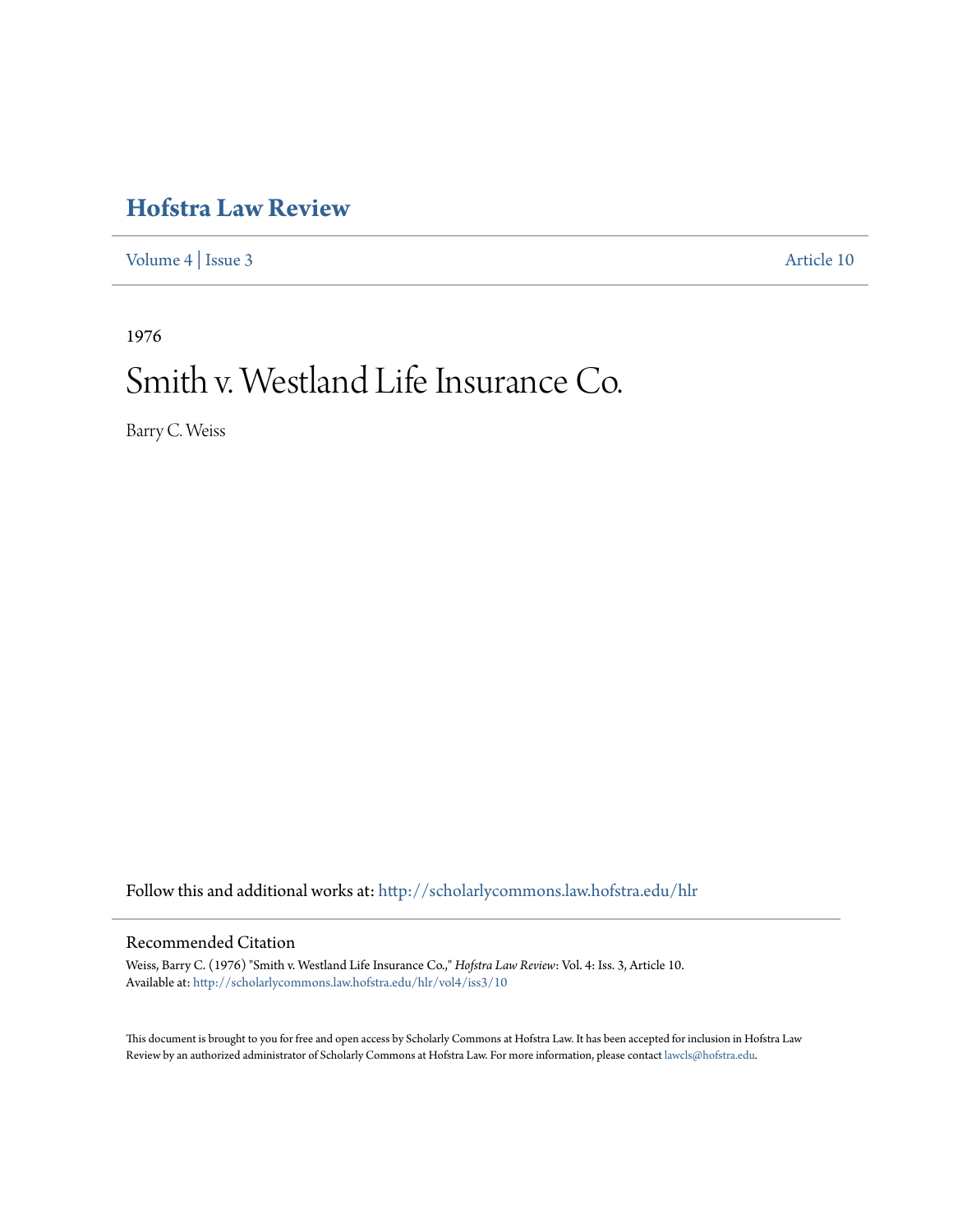## SMITH v. **WESTLAND LIFE INSURANCE CO.**

INSURANCE-Termination *of Interim Insurance Coverage-Notice in the absence of a refund of the initial premium is not sufficient to terminate a contract for temporary insurance.* 15 Cal. 3d 111, 539 P.2d 433, 123 Cal. Rptr. 649 (1975).

In *Smith v. Westland Life Insurance Co.,1* the Supreme Court of California resolved a question raised but left unanswered more than 20 years ago in the landmark case of *Ransom v. Penn Mutual Life Insurance Co. :'* where an applicant for life insurance pays an amount equal to the first premium in return for a conditional receipt<sup>3</sup> which results in interim coverage, by what method can the insurance company terminate such coverage?

In *Smith*, after meeting with the carrier's agent, the plaintiff's decedent decided to apply for life insurance protection in the amount of \$3,000. The plan provided for the distribution of an additional \$3,000 in the event of accidental death and included a clause which waived payment of the premium in the event of total disability. Smith signed an application form and paid an amount equal to the first premium. In exchange, he was given a conditional receipt of the insurability type.4

We need not decide **. . .** whether, as suggested by some courts, [a contract for temporary insurance] can be terminated only by actual rejection of the application and return of the premium payment.

#### *Id.,* 274 P.2d at 636.

3. Generally, conditional receipts may be classified as of either the "insurability" or the "approval" type. Where the approval form is employed, immediate coverage is conditioned upon the company's approval of the terms specified in the application. On the other hand, the typical insurability receipt provides that immediate coverage is conditioned upon a finding that the applicant is insurable under industry standards as of the date of the application or the medical examination, whichever is later. O'Neill, *Interim Coverage: Conditional Receipts,* 1964 **U. ILL.** L.F. **571, 574-75.**

The purchaser of life insurance may choose not to pay an amount equal to the first premium upon completion of the application in which case no conditional receipt is issued and no interim coverage is provided. The application is viewed as soliciting an offer by the company. This is commonly referred to as C.O.D. issuance. The offer is made by the company when it delivers the policy and is accepted when the first premium is paid. Thus, no liability is undertaken by the company until the formal policy has been accepted by the applicant. Fortunato, *Conditional Receipts: Should the Uninsurable Have Insurance?,* 1 FoRuM, April 1966, at 5, 6.

<sup>1. 15</sup> Cal. 3d 111, 539 P.2d 433, 123 Cal. Rptr. 649 (1975) (in bank).

<sup>2. 43</sup> Cal. 2d 420, 274 P.2d 633 (1954). The Ransom court noted:

<sup>4.</sup> The conditional receipt provided in pertinent part:

I. That if the Company at its Home Office after investigation shall be satisfied that on the date hereof, or on the date of the medical examination for such insurance, whichever is later, each person proposed for insurance was insurable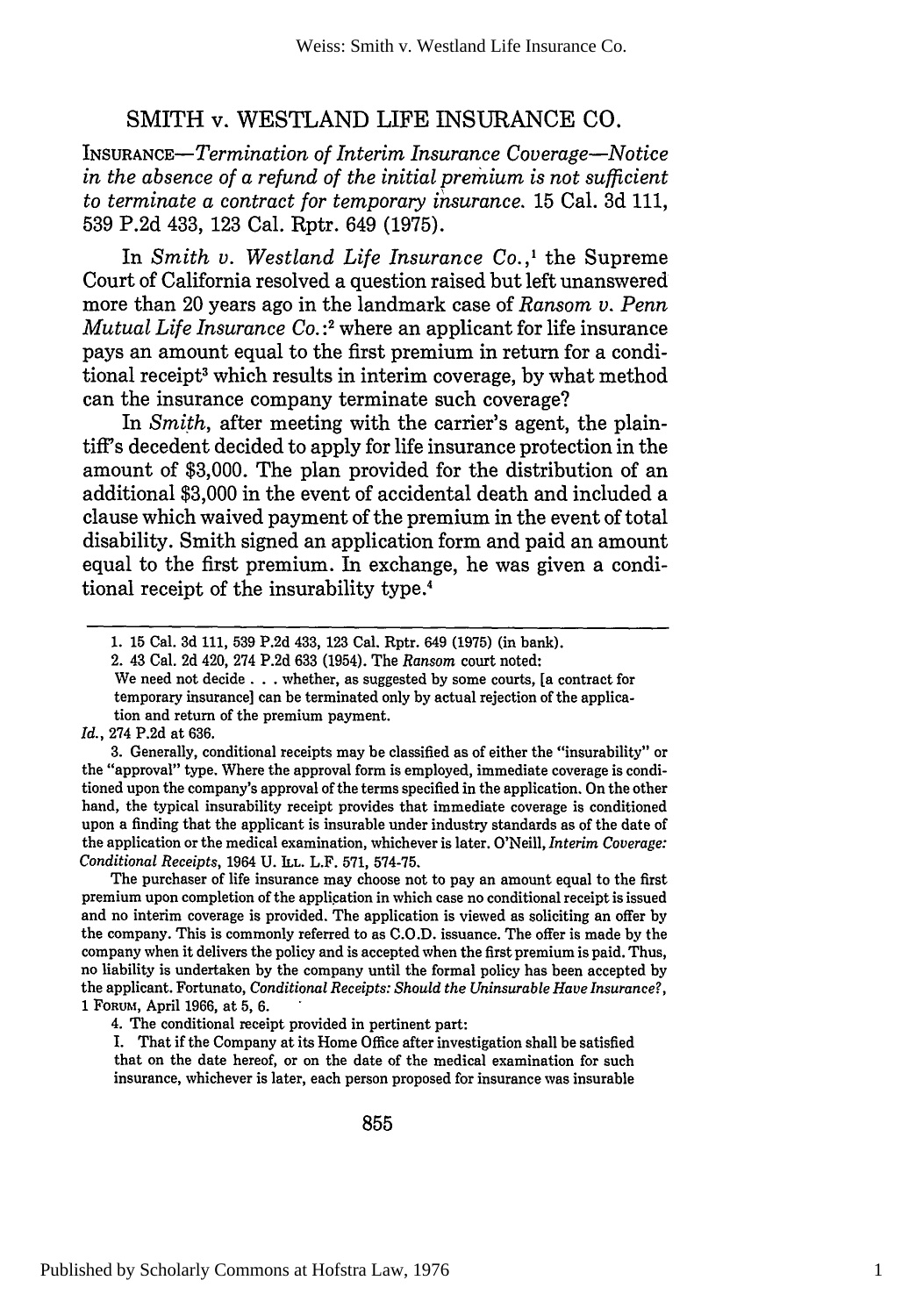At the routine medical examination, Smith was found to be in excellent health, but a subsequent investigation revealed that he was engaged in a hazardous occupation. The company therefore offered to issue a modified policy which did not provide for accidental death benefits or for the waiver of premium payments in case of total disability. **A** number of attempts **by** company salesmen to persuade Smith to accept the changes and pay a higher premium proved futile. At the close of the final meeting between the parties, Smith was told that his premium would be refunded. The next day, before the premium had been returned, Smith was killed in an automobile accident. Upon the failure of the company to pay the benefits for which Smith had applied, the plaintiff brought suit in her capacity as administratrix of her husband's estate.<sup>5</sup>

*Ransom v. Penn Mutual Life Insurance Co.* **I** established the rule that the conditional receipt creates coverage as of the date of the application. Such interim coverage incorporates all the terms of the policy sought **by** the prospective purchaser. The issue in *Smith* was whether oral notice of rejection to the applicant is sufficient to terminate the existing temporary coverage.7 Finding notice alone to be insufficient, the *Smith* court announced that the carrier would be required to satisfy a dual requirement before temporary coverage could be terminated. The court declared:<sup>8</sup>

[W]here, as here, the insurer has received an application for insurance together with payment of the premium and thereafter

**6.** 43 Cal. **2d** 420, 274 **P.2d 633** (1954).

*Ransom* has been influential in a number of jurisdictions. *See, e.g.,* Farmers New World Life Ins. Co. v. Crites, **29 Colo. App.** 394, **487 P.2d 608 (1971);** Toevs v. Western Farm Bureau Life Ins. Co., 94 Idaho **151,** 483 **P.2d 682 (1971);** Prudential Ins. Co. of America v. Lamme, **83** Nev. 146, 425 **P.2d** 346 **(1967);** Allen v. Metropolitan Life Ins. Co., 44 **N.J.** 294, **208 A.2d 638 (1965);** Long v. United Benefit Life Ins. Co., **29** Utah **2d** 204, **507 P.2d 375 (1973).** It may be assumed that the *Smith* decision will have a similar impact.

**7.** The trial court ruled in favor of the insurance company and held that a contract for temporary insurance is terminated **by** rejection of the application and notice to the applicant. Smith v. Westland Life Ins. Co., **15** Cal. **3d 111, 116, 539 P.2d** 433, 436, **123** Cal. Rptr. 649, **652 (1975).**

*8. Id.* at 121, **539 P.2d** at 440, **123** Cal. Rptr. at **656.**

and entitled under the Company's rules and standards to insurance on the plan and for the amount applied for. **. .,** the insurance protection applied for shall **by** reason for such payment **. . .** take effect from the date hereof or from the date of such medical examination, whichever is later.

Smith v. Westland Life Ins. Co., **15** Cal. **3d 111,** 113-14 n.3, **539 P.2d** 433, 435 n.3, **123** Cal. Rptr. 649, **651** n.3 **(1975).**

*<sup>5.</sup> Id.* at 114-15, **539 P.2d** at **435-36, 123** Cal. Rptr. at **651-52.**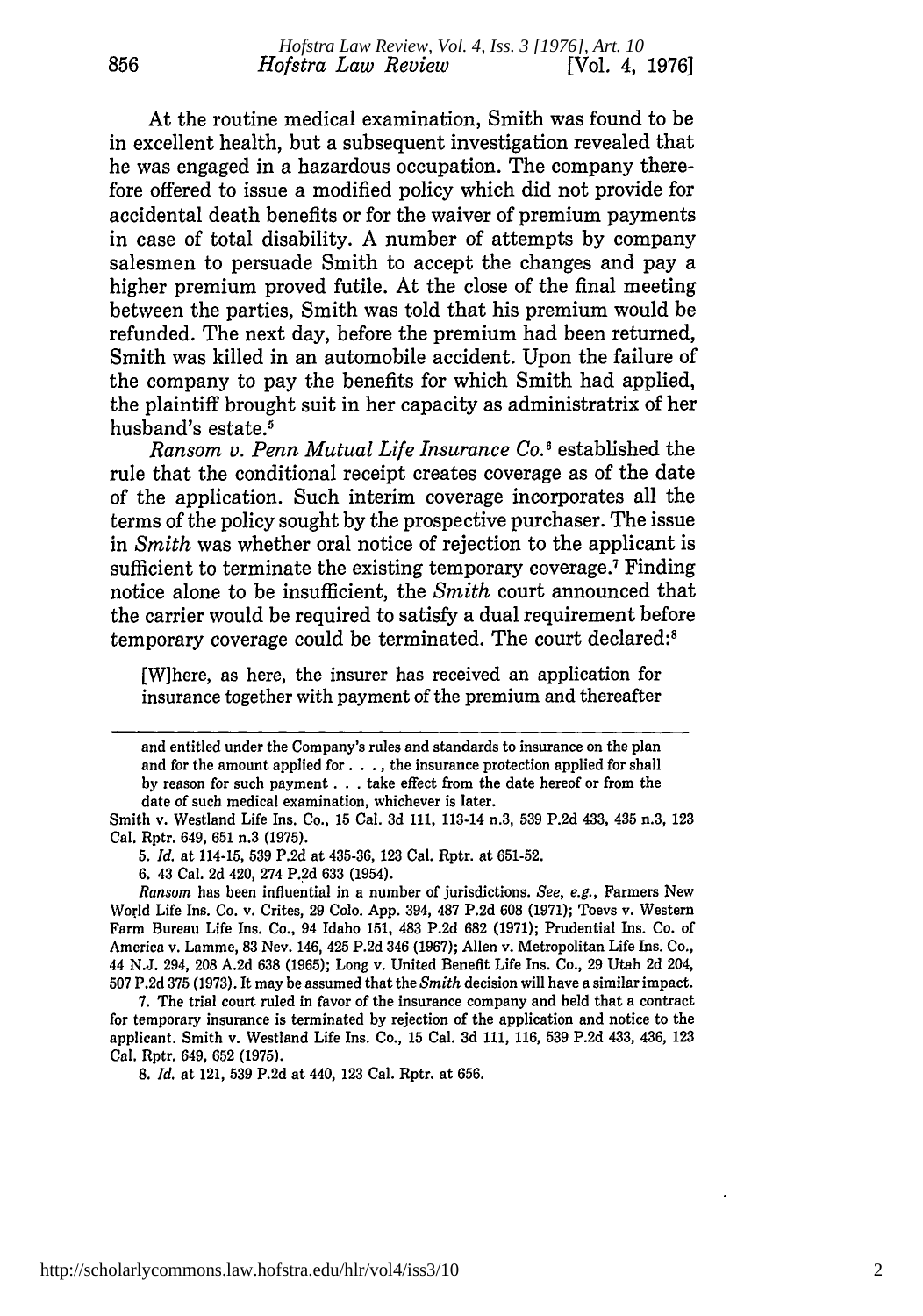decides to reject it, the contract of insurance immediately created upon the receipt of the application and payment of the premium is not terminated until (a) the insurer has actually rejected the application and by appropriate notice communicated such rejection to the insured and (b) refunded the premium payment to the insured.

In reaching its conclusion, the *Smith* court utilized a mode of analysis similar to that employed previously in the *Ransom* decision. In *Ransom,* upon payment of an amount equal to the first premium, the applicant was given a conditional receipt of the insurability type.' Before the company could issue a formal policy, the applicant was killed in an automobile accident. The company returned the premium to the decedent's wife but refused to make any further payment.

Writing for the *Ransom* court, Chief Justice Gibson determined that "a contract of insurance arose upon [the carrier's] receipt of the completed application and the first premium payment."10 The court premised this conclusion upon the fact that the language of the conditional receipt<sup> $11$ </sup> was ambiguous.<sup>12</sup> The court declared that such ambiguities must be resolved by reference to the "understanding of an ordinary person,"<sup>13</sup> and con-

*Id.,* 274 P.2d at 634.

12. The court observed:

The clause **. . .** is subject to the interpretation that the applicant is offered a choice of either paying his first premium when he signs the application, in which event "the insurance shall be in force **. . .** from the date **. . .** of the application," or of paying upon receipt of the policy, in which event "no insurance shall be in force until **. . .** the policy is delivered."

*Id.,* 274 P.2d at 635-36.

The judicial inclination to protect the weaker party to an adhesion contract by construing the contract in accordance with that party's reasonable expectations has been discussed by a number of commentators. *See, e.g.,* Patterson, *The Interpretation and Construction of Contracts,* 64 **COLUM.** L. **REV.** 833, 854 (1964); Tobriner & Grodin, *The*

<sup>9. 43</sup> Cal. 2d 420, 274 P.2d 633, 634 (1954). *See also* note 3 *supra.*

<sup>10.</sup> *Id.,* 274 P.2d at 635.

<sup>11.</sup> The receipt in *Ransom* provided:

If the first premium is paid in full in exchange for the attached receipt. **. .** when this application is signed the insurance shall be in force, subject to the terms and conditions of the policy applied for, from the date of Part I or Part II of this application, whichever is the later, provided the Company shall be satisfied that the Proposed Insured was at that date acceptable under the Company's rules for insurance upon the plan at the rate of premium and for the amount applied for, but that if such first premium is not so paid or if the Company is not satisfied as to such acceptability, no insurance shall be in force until both the first premium is paid in full and the policy is delivered **....**

<sup>13.</sup> *Id.,* 274 P.2d at 636.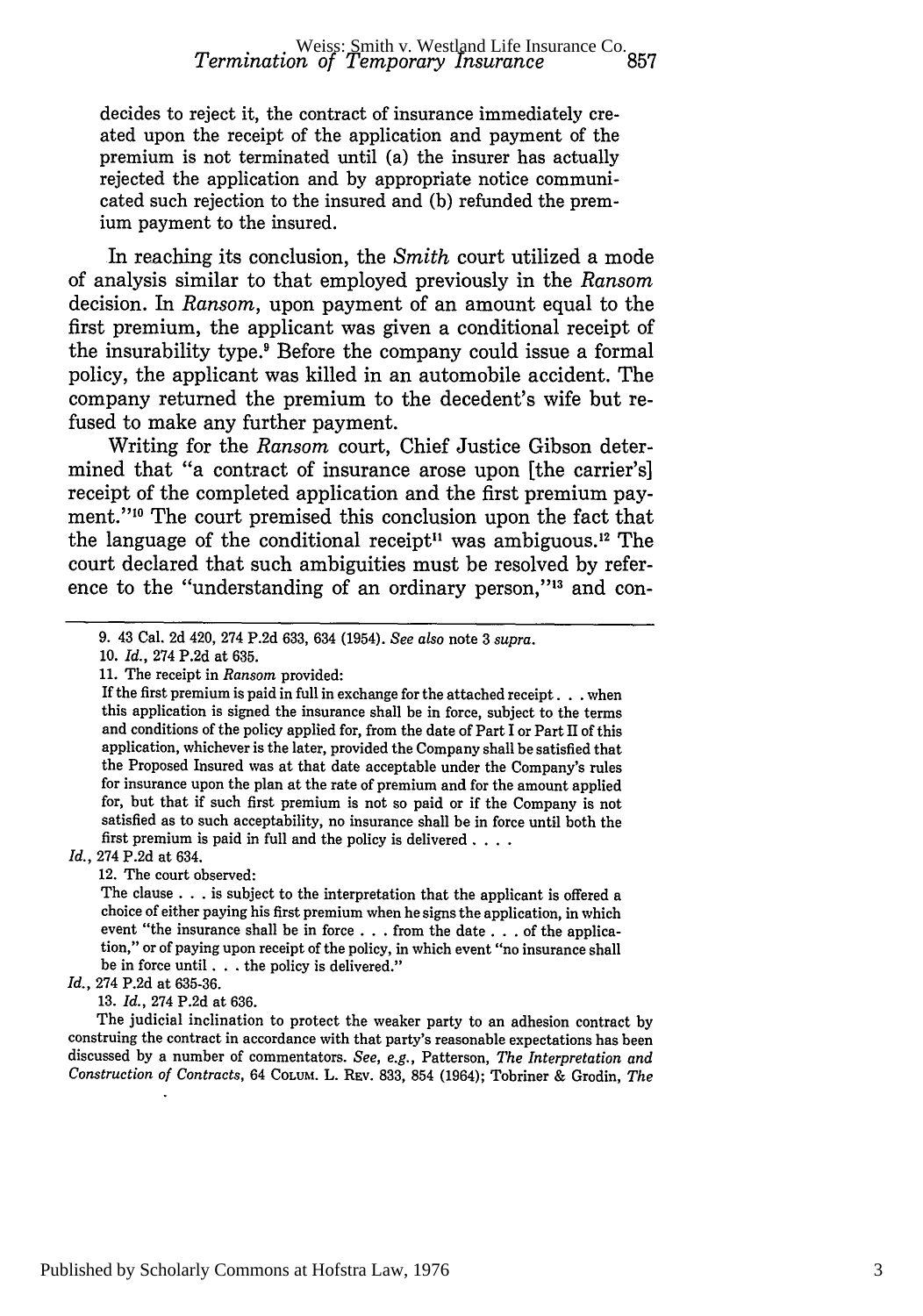cluded that the ordinary individual "would believe that he would secure the benefit of immediate coverage by paying the premium **...** .<sup>"14</sup> After noting the "obvious advantage to the company"<sup>15</sup> in securing immediate payment of the premium, the court announced:<sup>16</sup>

[lit would be unconscionable to permit the company, after using language to induce payment of the premium at that time, to escape the obligation which an ordinary applicant would reasonably believe had been undertaken by the insurer.

Since the company had unilaterally drafted the terms of the receipt,'" it could have explained the terms clearly **if** if had desired to do so. The court therefore resolved the ambiguity created by the insurance company in favor of the beneficiary.<sup>18</sup>

That the applicant in *Ransom* may have been uninsurable by industry standards was not decisive of the question of interim

858

16. *Id.*

Professor Kessler has noted:

Standard contracts are typically used by enterprises with strong bargaining power. The weaker party, in need of the goods or services, is frequently not in a position to shop around for better terms, either because the author of the standard contract has a monopoly (natural or artificial) or because all competitors use the same clauses. His contractual intention is but a subjection. **. .** to terms dictated by the stronger party, terms whose consequences are often understood only in a vague way, if at all.

Kessler, *supra,* at 632.

18. Ransom v. Penn Mutual Life Ins. Co., 43 Cal. 2d 420, 425, 274 P.2d 633, 636 (1954).

**[T]he** canon contra proferentem is more rigorously applied in insurance than in other contracts [footnote omitted], in recognition of the difference between the parties in their acquaintance with the subject matter.

Gaunt v. John Hancock Mut. Life Ins. Co., **160 F.2d 599, 602 (2d** Cir.), *cert. denied,* **331 U.S.** 849 (1947).

*Individual and the Public Service Enterprise in the New Industrial State,* 55 **CAL.** L. REv. 1247, 1273-76 (1967); Note, *Insurance: The Meaning of the Contract in Light of the Insured's Reasonable Expectations,* 2 **LINCOLN** L. REV. 157 (1967).

<sup>14. 43</sup> Cal. 2d 420, 274 P.2d 633, 636 (1954).

**<sup>15.</sup>** *Id.*

<sup>17.</sup> *Id.* It has been frequently observed that insurance contracts are contracts of adhesion. *See, e.g.,* Keeton, *Insurance Law Rights at Variance with Policy Provisions, 83* **HARV.** L. **REV.** 961, 966 (1970); Kessler, *Contracts of Adhesion-Some Thoughts About Freedom of Contract,* 43 **COLUM.** L. **REV.** 629, 633 (1943); Lenhoff, *Contracts of Adhesion and the Freedom of Contract: A Comparative Study in the Light of American and Foreign Law,* 36 TUL. L. REV. 481, 483 (1962); Patterson, *The Delivery of a Life-Insurance* Policy, 33 **HARv.** L. REv. 198, 222 (1919).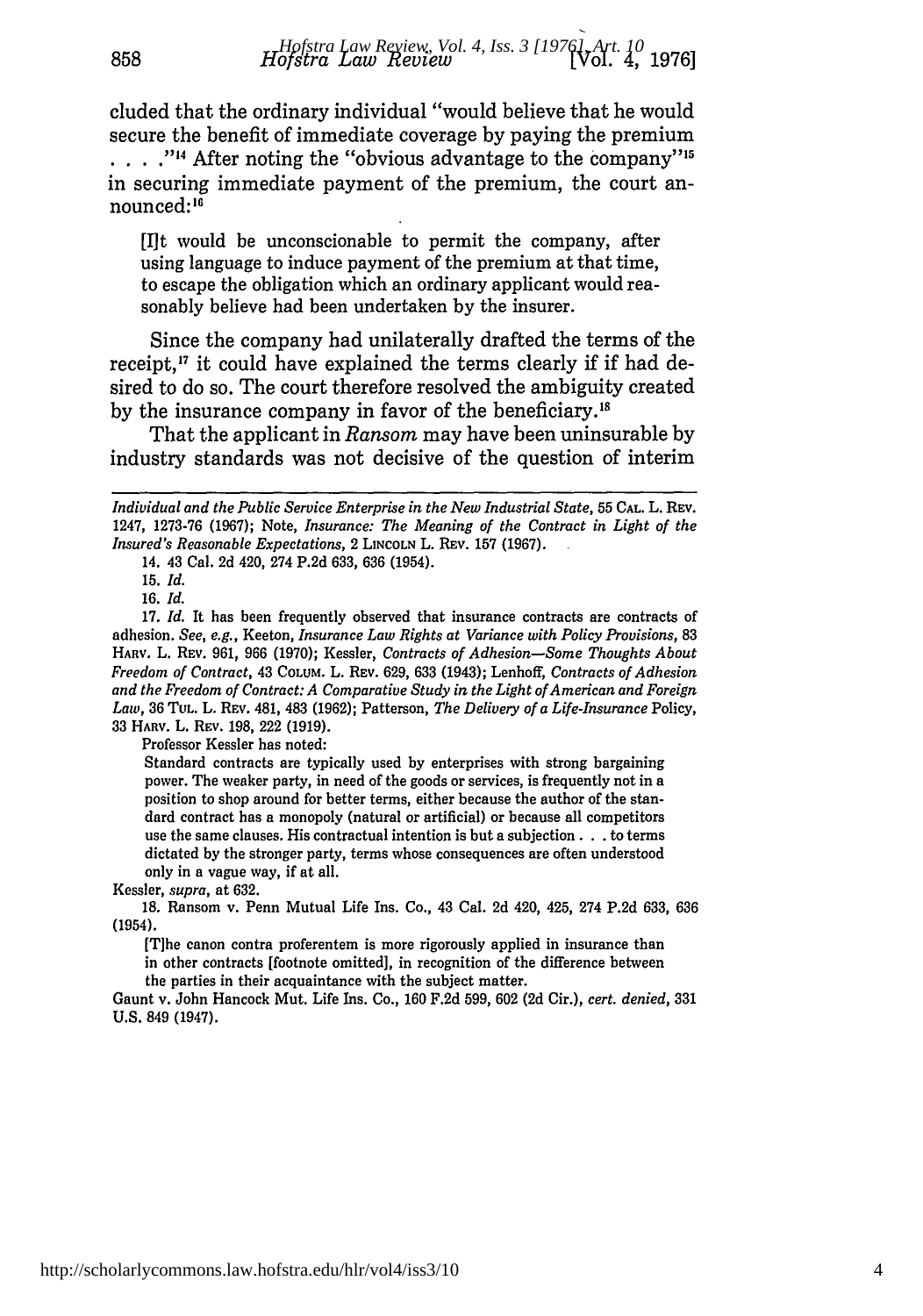coverage.<sup>19</sup> The court cited a number of cases<sup>20</sup> to support the view that:<sup>21</sup>

[T]he proviso that the company shall be satisfied that the insured was acceptable at the date of the application creates only a right to terminate the confract if the company becomes dissatisfied with the risk before a policy is issued.

Thus, where an applicant for life insurance dies before the company reaches a decision regarding insurability, the beneficiaries' claim must be satisfied unless the conditional receipt clearly specifies that insurability is a condition precedent to coverage.<sup>22</sup> If the conditional receipt fails to adequately disclaim interim liability, *Ransom* requires that the applicant who pays an amount equal to the first premium receive interim coverage.<sup>23</sup> This is the price California courts require insurance companies to bear for failing to clearly delineate the conditions under which coverage will be made available to the applicant.

In reaching its decision, the *Smith* court purported to apply

21. 43 Cal. 2d 420, 424, 274 P.2d 633, 635 (1955). *But see* O'Neill, *Interim Coverage: Conditional Receipts,* 1964 **U. ILL.** L.F. **571, 578-85;** Comment, *"Binding Receipts" in California, supra* note **19,** at **299** n.28.

22. This development has not gone without criticism. *See, e.g.,* Fortunato, *supra* note **3,** where it is suggested that interim coverage for the uninsurable applicant is inconsistent with established principles of insurance law:

The insurer's right to select its risk is in accord with the entire philosophy of the law as it applies to life insurance. The courts and the legislature have long recognized the previously unqualified right of a life insurer to decide what applicants it will insure. The entire underwriting process, including application, investigation and evaluation is directed to this end.

*Id.* at 22.

**23.** In Wernecke v. Pacific Fidelity Life Ins. Co., **238** Cal. **App. 2d 884,** 48 Cal. Rptr. **251 (1965),** the plaintiff's decedent exchanged an amount equal to the first premium for a conditional receipt of the insurability type. He died the following day. In discussing the legal effect of the receipt, the court observed:

In any event, the language used does not foreclose the implication **by** the ordinary layman that upon payment of the premium requested he is insured until the company advises him it is not satisfied he is insurable under the plan selected.

Id. at **887-88,** 48 Cal. Rptr. at **253.**

<sup>19. 43</sup> Cal. 2d 420, 425, 274 P.2d 633, 636 (1954); *see* Comment, *"Binding Receipts" in California,* 7 **STAN.** L. REV. 292, 298 (1955).

<sup>20.</sup> Gaunt v. John Hancock Mut. Life Ins. Co., 160 F.2d 599 (2d Cir.), *cert. denied,* 331 U.S. 849 (1947); Occidental Life Ins. Co. of California v. Lame Elk White Horse, 74 A.2d 435 (D.C. Mun. Ct. App. 1950); Reck v. Prudential Ins. Co. of America, 116 N.J.L. 444, 184 A. 777 (Ct. Err. & App. 1936); Duncan v. John Hancock Mut. Life Ins. Co., 137 Ohio St. 441, 31 N.E.2d 88 (1940); Albers v. Security Mut. Life Ins. Co., 41 S.D. 270, 170 N.W. 159 (1918).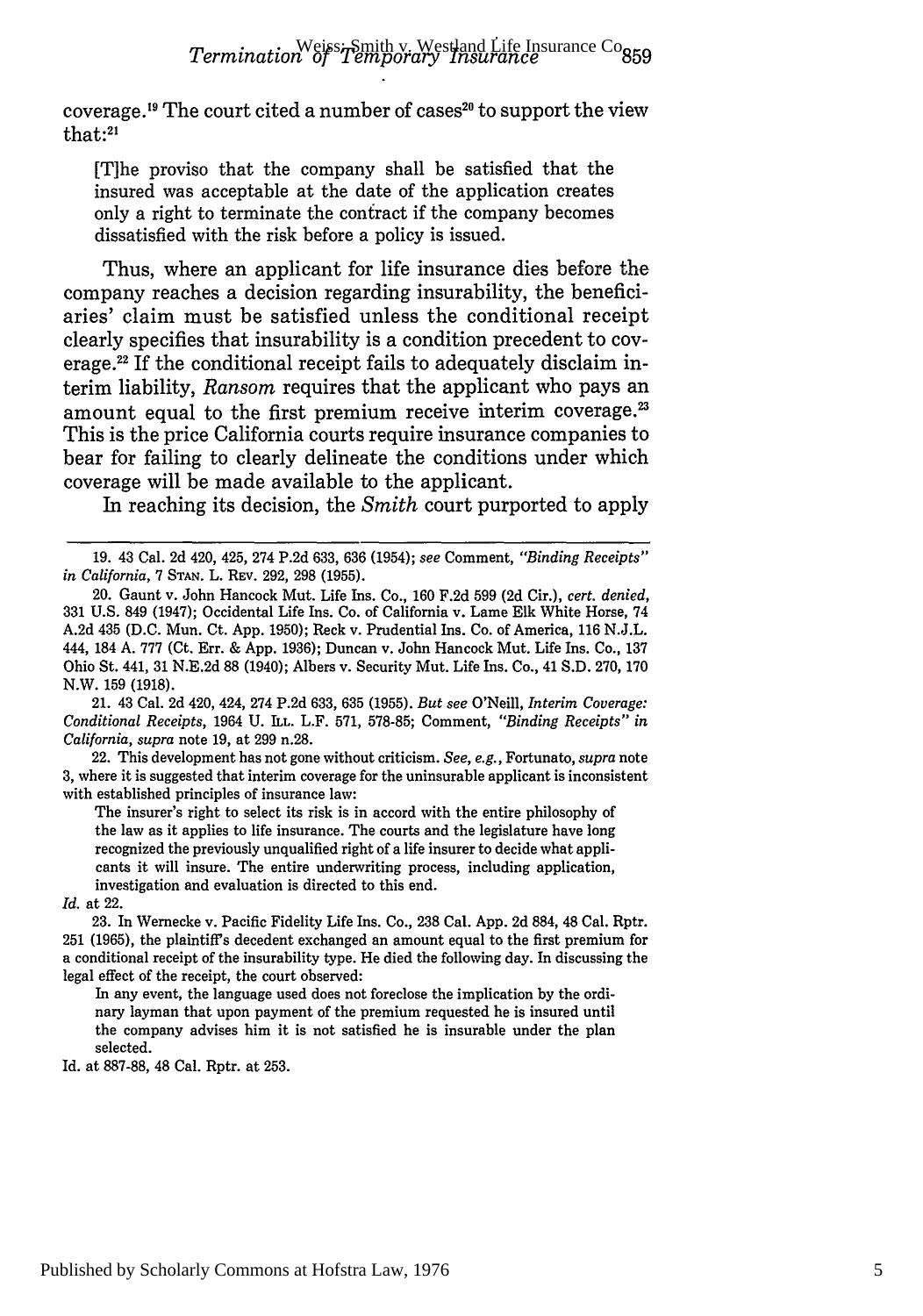the same principles that were instrumental in *Ransom.* It postulated that an applicant's expectation of coverage is premised on two acts-the signing of the application and the payment of an amount equal to the first premium.<sup>24</sup> The court concluded:<sup>25</sup>

This reasonable expectation on the part of the applicant would **.. .**extend to a continuance of such coverage until the insurer had nullified the two factors responsible for its existence— the application for the policy by rejection and notice of rejection, and the payment of premium by a refund of it.

The court's application of a reasonable expectations analysis demonstrates the extremely malleable nature of the concept. The court observed that an applicant could reasonably expect that notice would be insufficient to terminate temporary coverage unless accompanied by the return of the initial premium. Since the conditional receipt failed to disclose the method of termination, the expectations of the applicant would be controlling.

However justifiable the reasonable expectations analysis might have been in *Ransom,* its application in *Smith* is not only unnecessary but detracts from the strength of the court's opinion. At the heart of the majority opinion is the proposition that a reasonable consumer would expect coverage to continue despite being unequivocally informed to the contrary. As Justice Clark noted in his dissent in *Smith,* a consumer who has been rejected has "no basis  $\ldots$  for believing that insurance will continue."<sup>26</sup>

In light of the court's strained analysis, it is appropriate to reconsider the issues to determine whether an alternative approach would accomplish the same result. It is submitted that the unconscionable character of the transaction, independent of ambiguities real or contrived, $27$  requires that interim coverage continue until the premium is returned to the applicant.

The *Ransom* court noted that interim coverage could be avoided if the carrier were willing to make its intentions clear.

<sup>24.</sup> Smith v. Westland Life Ins. Co., **15** Cal. 3d 111, 123, 539 P.2d 433, 442, 123 Cal. Rptr. 649, 658 (1975).

<sup>25.</sup> *Id.* at 123, 539 P.2d at 442, 123 Cal. Rptr. at 658.

<sup>26.</sup> *Id.* at 128-29, 539 P.2d at 446, 123 Cal. Rptr. at 662 (Clark, J., dissenting).

**<sup>27.</sup>** "[I]n their protective function courts have been known to create ambiguities in order to be able to bring their interpretative power into play." Kessler, *Forces Shaping* the *Insurance Contract,* 1954 **INS.** L.J. 151, 163. Professor Kessler has also stated: "[M]any courts have shown a remarkable skill in reaching 'just' decisions by construing ambiguous clauses against their author even in cases where there was no ambiguity." Kessler, *supra* note 17, at 633.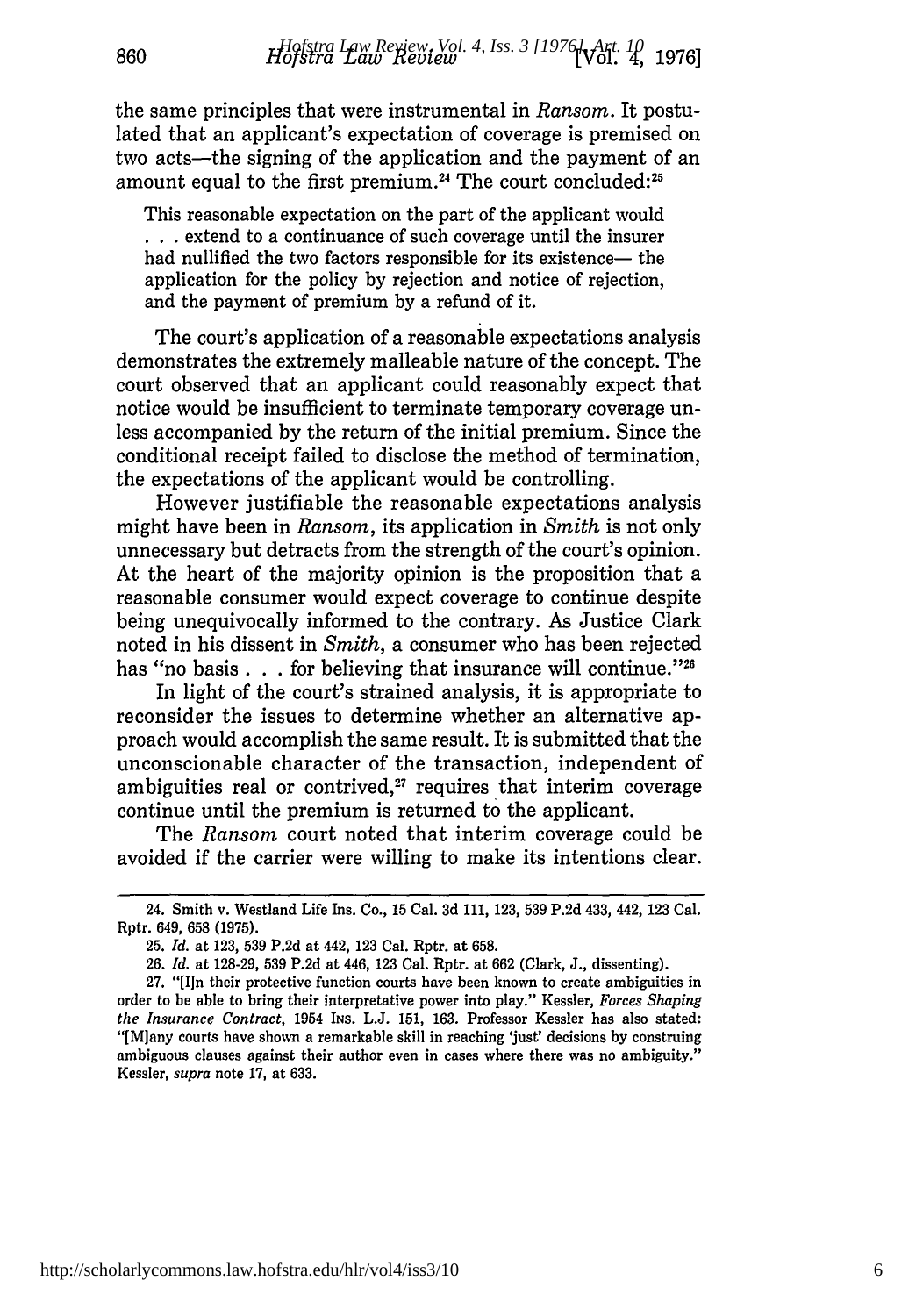#### Weiss: Smith v. Westland Life Insurance Co. *Termination of Temporary Insurance* 861

The court stated: "[D]efendant drafted the clause, and had it wished to make clear that its satisfaction was a condition precedent to a contract, it could easily have done so by using unequivocal terms."<sup>28</sup> This language has been extensively relied upon;<sup>29</sup> courts have been reluctant to adopt the view that acceptance of a premium in the absence of temporary coverage is unconscionable per se. In *Thompson v. Occidental Life Insurance Co.,10* decided in 1973, the Supreme Court of California reaffirmed the view expressed in *Ransom:3 1*

[Ain insurance company is not precluded from imposing conditions precedent to the effectiveness of insurance coverage despite the advance payment of the first premium. However, as *Ransom* explains, any such condition must be stated in conspicuous, unambiguous and unequivocal language **....**

It appears, however, that even the most unequivocal disclaimer, standing alone, will not be sufficient to defeat temporary coverage. Recent cases lend support to the view that if liability is to be limited, not only must the disclaimer be unequivocal, but it must also be affirmatively brought to the attention of the applicant.<sup>32</sup> Since this further step is required by California courts to limit the extent of temporary coverage, logically it must be required in order to avoid temporary coverage completely.

Although the drafting problem in this area does not appear insurmountable,33 companies "have. **.** . failed to clarify the lan-

Comment, *"Binding Receipts" in California, supra* note 19, at 299-300. *See* Fortunato, *supra* note 3, at 21.

29. *See, e.g.,* Metropolitan Life Ins. Co. v. Grant, 268 F.2d 307, 309 (9th Cir. 1959); Thompson v. Occidental Life Ins. Co., 9 Cal. 3d 904, 912, 513 P.2d 353, 357, 109 Cal. Rptr. 473, 477 (1973); Wernecke v. Pacific Fidelity Life Ins. Co., 238 Cal. App. 2d 884, 891, 48 Cal. Rptr. 251, 254 (1965); Brunt v. Occidental Life Ins. Co., 223 Cal. App. 2d 179, 185, 35 Cal. Rptr. 492, 496 (1963).

30. 9 Cal. 3d 904, 513 P.2d 353, 109 Cal. Rptr. 473 (1973).

31. *Id.* at 912, 513 P.2d at 357, 109 Cal. Rptr. at 477.

32. Logan v. John Hancock Mut. Life Ins. Co., 41 Cal. App. 3d 988, 116 Cal. Rptr. 528 (1974); Young v. Metropolitan Life Ins. Co., 272 Cal. App. 2d 453, 77 Cal. Rptr. 382 (1969); *see* Steven v. Fidelity & Cas. Co., 58 Cal. 2d 862, 377 P.2d 284, 27 Cal. Rptr. 172 (1962).

33. *See, e.g.,* Palmer v. Mutual Life Ins. Co., 324 F. Supp. 254 (D. Me. 1971).

<sup>28. 43</sup> Cal. 2d 420, 425, 274 P.2d 633, 636 (1954).

One commentator has expressed doubt whether the problem is simply a matter of draftsmanship:

That the company could achieve "retroactive immediate coverage" simply by redrafting its application and receipt seems doubtful. It is the concept of "retroactive immediate coverage" that is deceptive, not the language of the **. . .** receipt.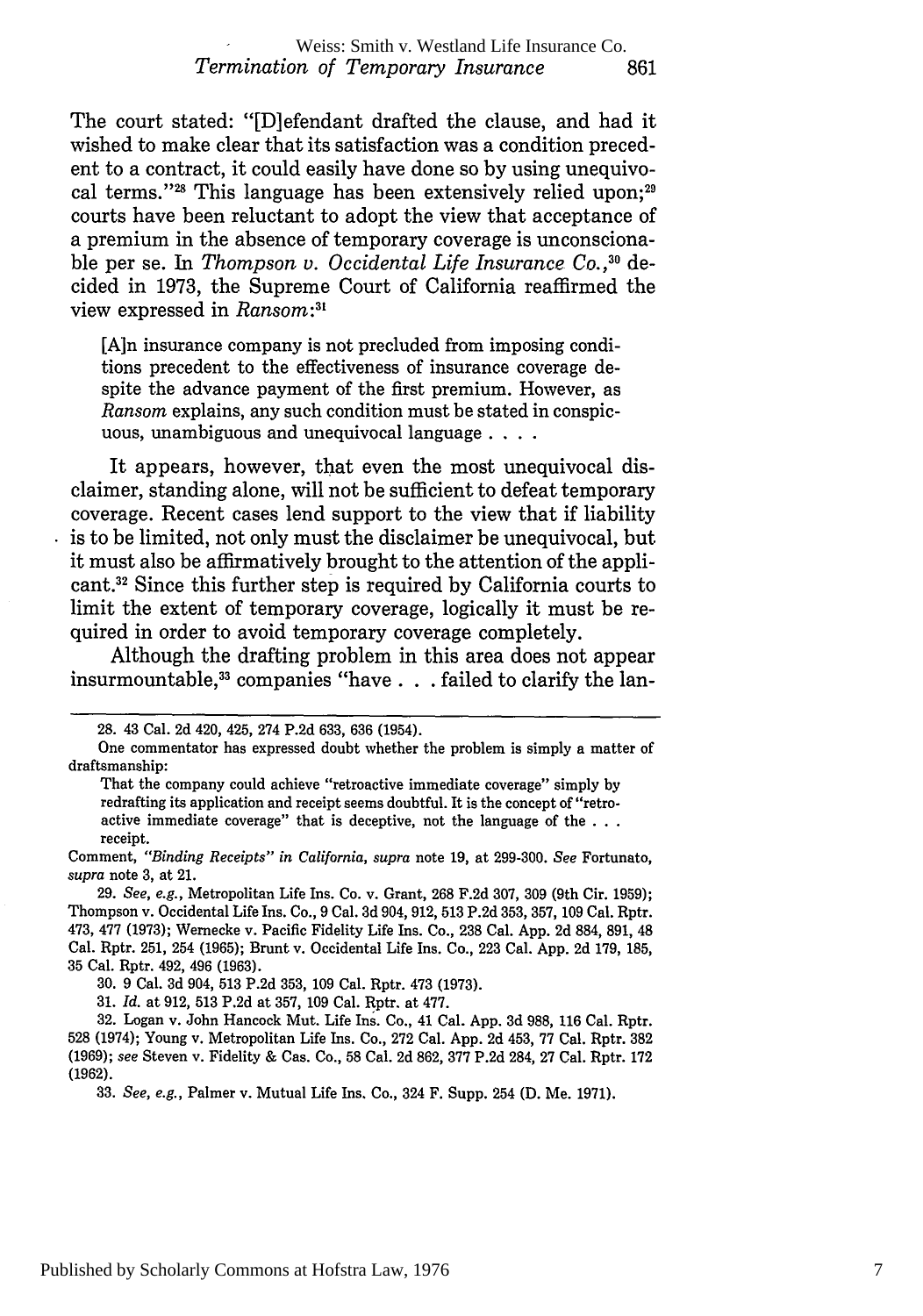guage used in such receipts so as to eliminate their patent ambiguities . **.** . **."I'** The failure of carriers to employ available tools to protect themselves has led one court to speculate:<sup>35</sup>

862

[C]ompanies would rather assume a calculated risk in an isolated case **. . .** than lose the benefits flowing from the general acceptance of premiums in advance, thus binding and committing the insured immediately to the contract as written.

If *Smith* were decided solely on the strength of *Ransom,* it could be argued that the return of the premium is not required if the conditional receipt clearly states that written notice is sufficient to terminate coverage, and this was called to the attention of the applicant. Clearly, such a procedure would not place the applicant in the confusing and uncertain position which the *Smith* court deplored.

The result in *Smith* rested, however, on an additional consideration. The court declared:<sup>36</sup>

Our decision to adopt this rule is fortified by the consideration recognized in *Ransom* that it is unconscionable for an insurance company to hold premiums without providing coverage.

Although this statement is not an altogether accurate appraisal of the *Ransom* decision,<sup>37</sup> the factors which may justify the company's retention of an amount equal to the first premium upon the signing of the application clearly cease to exist once the company has determined not to issue the policy requested. At that point the company should be required to disgorge the initial payment.

Further, it must be remembered that the conditional receipt is a contract of adhesion.<sup>38</sup> Therefore, the insurance company, as

37. The *Ransom* court's finding of unconscionability did not rest exclusively upon the fact that the applicant had made an advance payment of the premium. What the court declared to be unconscionable was the company's use of ambiguous language which would lead the ordinary applicant to surrender the initial payment in the belief that he would secure immediate coverage. *See* text accompanying note 16 *supra.*

38. *See* Smith v. Westland Life Ins. Co., 15 Cal. 3d 111, 122 n.12, 539 P.2d 433, 441

<sup>34.</sup> Smith v. Westland Life Ins. Co., 15 Cal. 3d 111, 121, 539 P.2d 433, 440, 123 Cal. Rptr. 649, 656 (1975).

<sup>35.</sup> Wood v. Metropolitan Life Ins. Co., 193 F. Supp. 371, 374 (N.D. Cal. 1961), *aff'd,* 302 F.2d 802 (9th Cir. 1962).

<sup>36. 15</sup> Cal. 3d 111, 124, 539 P.2d 433, 443, 123 Cal. Rptr. 649, 659 (1975). Applying *Ransom,* the Court of Appeals for the Ninth Circuit has suggested that the rationale of the decision was the unconscionability of taking premiums in advance where no immediate coverage would be forthcoming. Metropolitan Life Ins. Co. v. Grant, 268 F.2d 307, 310 (9th Cir. 1959).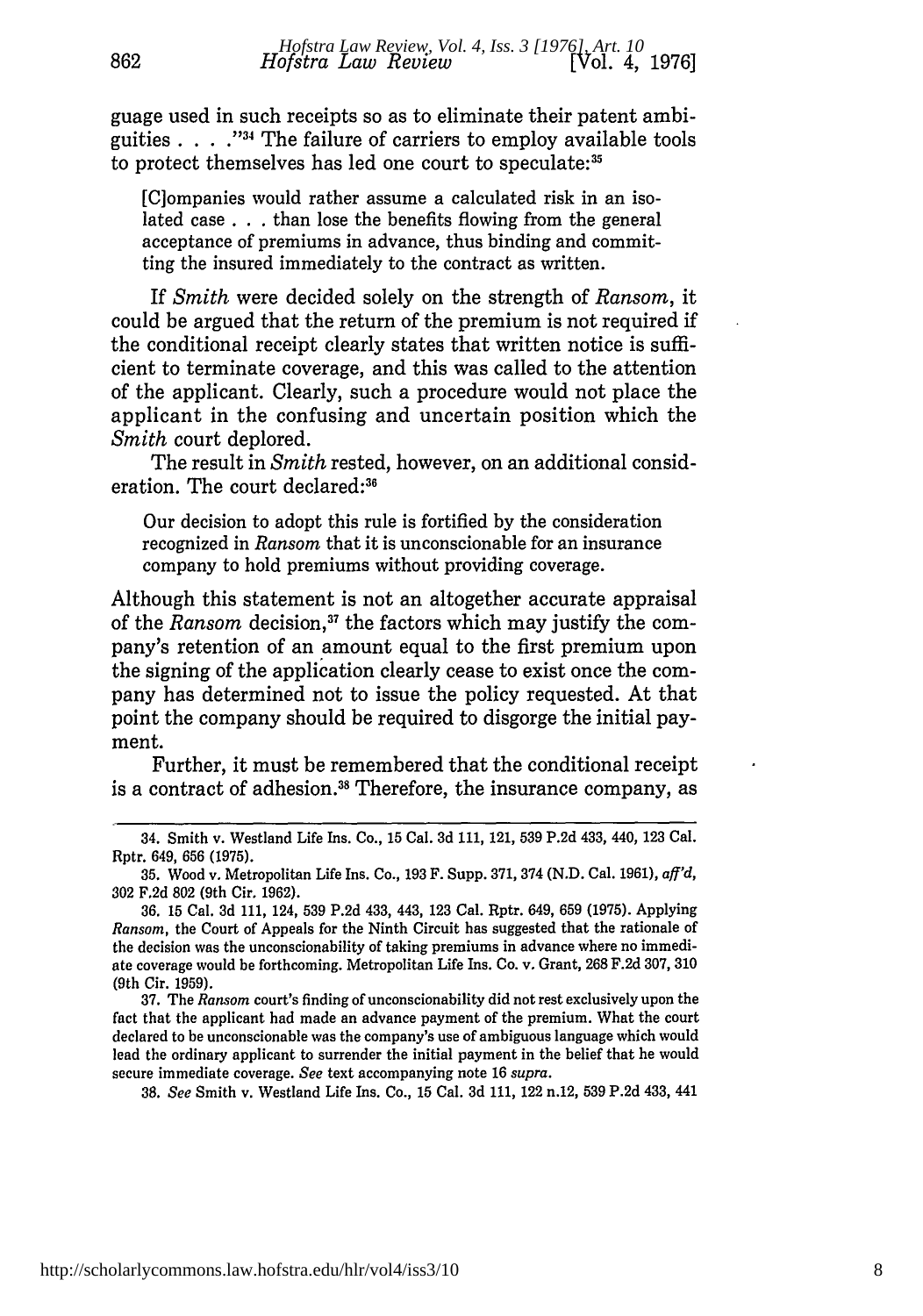drafter, could unilaterally decide that notice would be sufficient to terminate temporary coverage. In dealing with contracts of adhesion, the Supreme Court of California has stated:<sup>39</sup>

In standardized contracts. **. .** which are made by parties of unequal bargaining strength, the California courts have long been disinclined to effectuate clauses of limitation of liability which are unclear. **.** inconspicuous or *unconscionable.*

Thus, a clear and conspicuous clause to this effect could be stricken if found unconscionable." Although the court was not faced with this issue in *Smith,* if pressed to decide it, it appears that unambiguous written notice would not be considered sufficient.

In discussing the concept of unconscionability, the court in *Williams v. Walker-Thomas Furniture Co.* noted:<sup>41</sup>

Unconscionability has generally been recognized to include an absence of meaningful choice on the part of one of the parties together with contract terms which are unreasonably favorable to the other party.

Unconscionability thus includes both procedural and substantive aspects. On a procedural level, the insurance company is in a position to dictate the terms of the conditional receipt. The applicant is not given the opportunity to bargain over the method of termination. He is confronted with the choice of either accepting the term which is offered or foregoing life insurance. The substantive element is also present as the term is unreasonably favorable to the stronger party. The company which receives payment at the time of application is in a decidedly advantageous position. It is free to utilize the deposit; at the same time, the applicant is dependent upon the good faith of the carrier for the prompt return of his payment if he is rejected.<sup>42</sup> It is therefore

41. 350 F.2d 445, 449 (D.C. Cir. 1965).

42. It has been noted that a rejected applicant might never bother to institute legal action for the return of his or her deposit because of the relatively small amount involved. *See, e.g.,* Havighurst, *Life Insurance Binding Receipts,* 33 Ill. L. Rev. 180, **186** (1938); Comment, *"Binding Receipts" in California, supra* note 19, at 299; Comment, *Life Insur-*

n.12, 123 Cal. Rptr. 649, 657 n.12 (1975). *See also* note 17 *supra.*

<sup>39.</sup> Steven v. Fidelity & Cas. Co., 58 Cal. 2d 862, 879, 377 P.2d 284, 295, 27 Cal. Rptr. 172, 183 (1962) (holding that an insurance company could not exclude coverage for a flight on an unscheduled airline because the decedent had a reasonable expectation that coverage would exist).

<sup>40.</sup> *See* Comment, *Contracts of Adhesion Under California Law, 1* **U. SAN FRAN.** L. REv. 306, 312 (1967).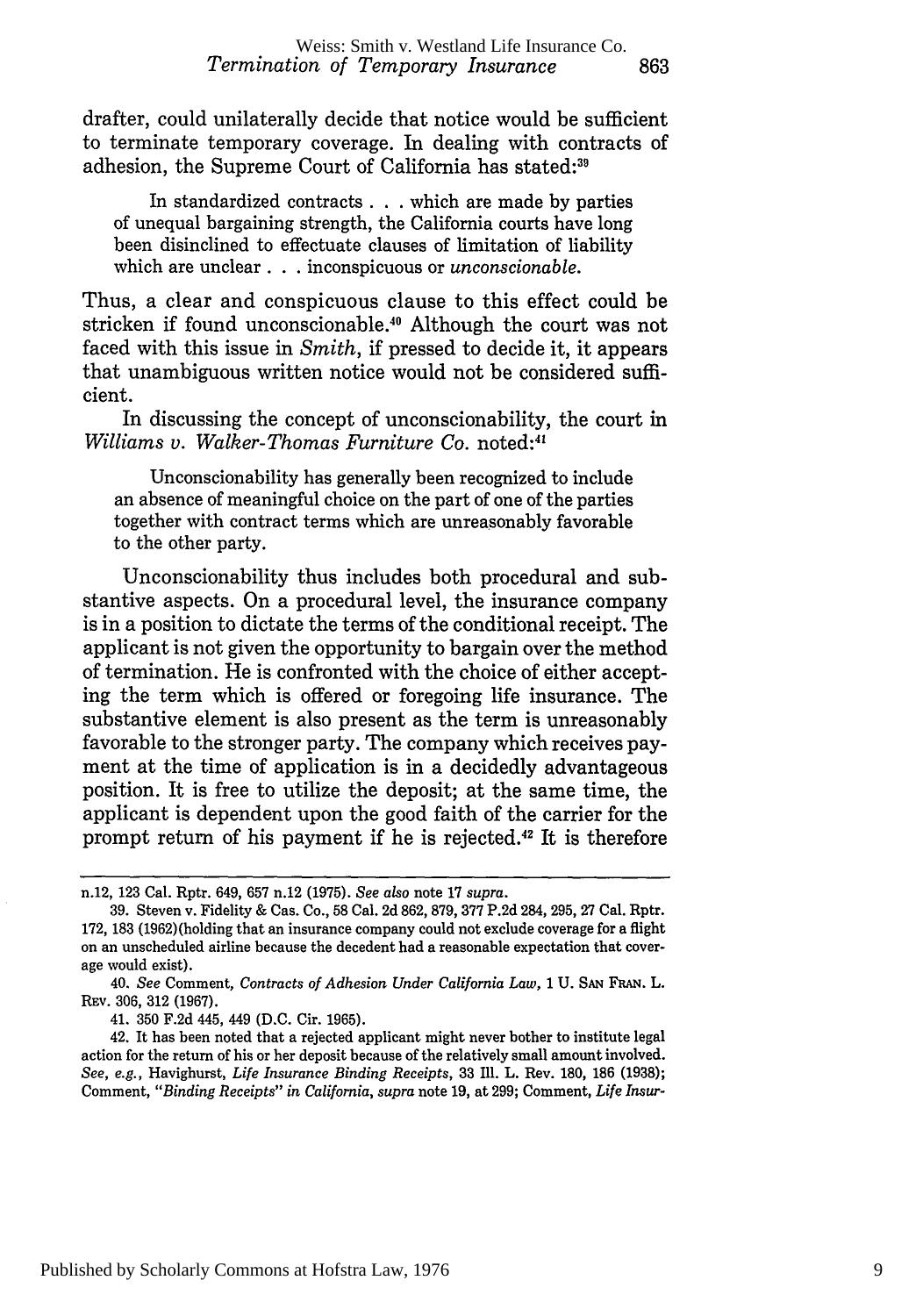doubtful that the court would permit coverage to be terminated while the company remains free to return the premium at its leisure.

864

If it is unconscionable for a company to retain premiums after the decision to terminate coverage has been made, it is equally unconscionable for a company to ever accept a premium without providing coverage. The *Ransom* decision did not foreclose the possibility that temporary coverage could be avoided.<sup>43</sup> Similarly, in *Thompson* the California Supreme Court indicated that payment of an amount equal to the first premium at the time of application does not absolutely require coverage in return.44 The *Smith* court nevertheless construed *Ransom* to stand for the proposition that the acceptance of premiums without providing coverage is unconscionable45 and thus vitiated the effect of the dicta in *Thompson* and *Ransom.*

Two possible solutions are suggested. State legislatures could require all advance premiums to be held in special interestbearing accounts." Upon a finding of noninsurability, the proceeds of the account would be returned to the unsuccessful applicant within a specified period of time. This would eliminate the twin evils of unearned advantage to the company and needless delay in returning the payment to its rightful owner.

Alternatively, the current industry practice of accepting premiums prior to the medical examination could be ended.<sup>47</sup> Clearly, where insurability receipts are employed, only the company benefits from receiving the premium prior to the date of the examination. After that date, the insurable applicant could exchange the initial premium for a binding receipt. In this way, the insurable applicant would still gain the advantage of protection during the period between the examination and the issuance of the formal policy. Likewise, this change in practice would not place the uninsurable applicant in a position of dependence regarding the return of the premium, nor would it permit the company a benefit it has not earned.

47. *But see* text accompanying notes 33-35 *supra.*

*ance Receipts: The Mystery of the Non-binding Binder,* 63 Yale L.J. 523 (1954).

*<sup>43.</sup> See* text accompanying note 28 *supra.*

<sup>44.</sup> *See* text accompanying note 31 *supra.*

<sup>45.</sup> *See* text accompanying note 36 *supra.*

<sup>46.</sup> *Cf., e.g.,* N.Y. GEN. OBLIG. LAW § 7-103(2)-(a) (McKinney Supp. 1975)(requiring that deposits given for the rental of apartments be kept in separate, interest bearing accounts).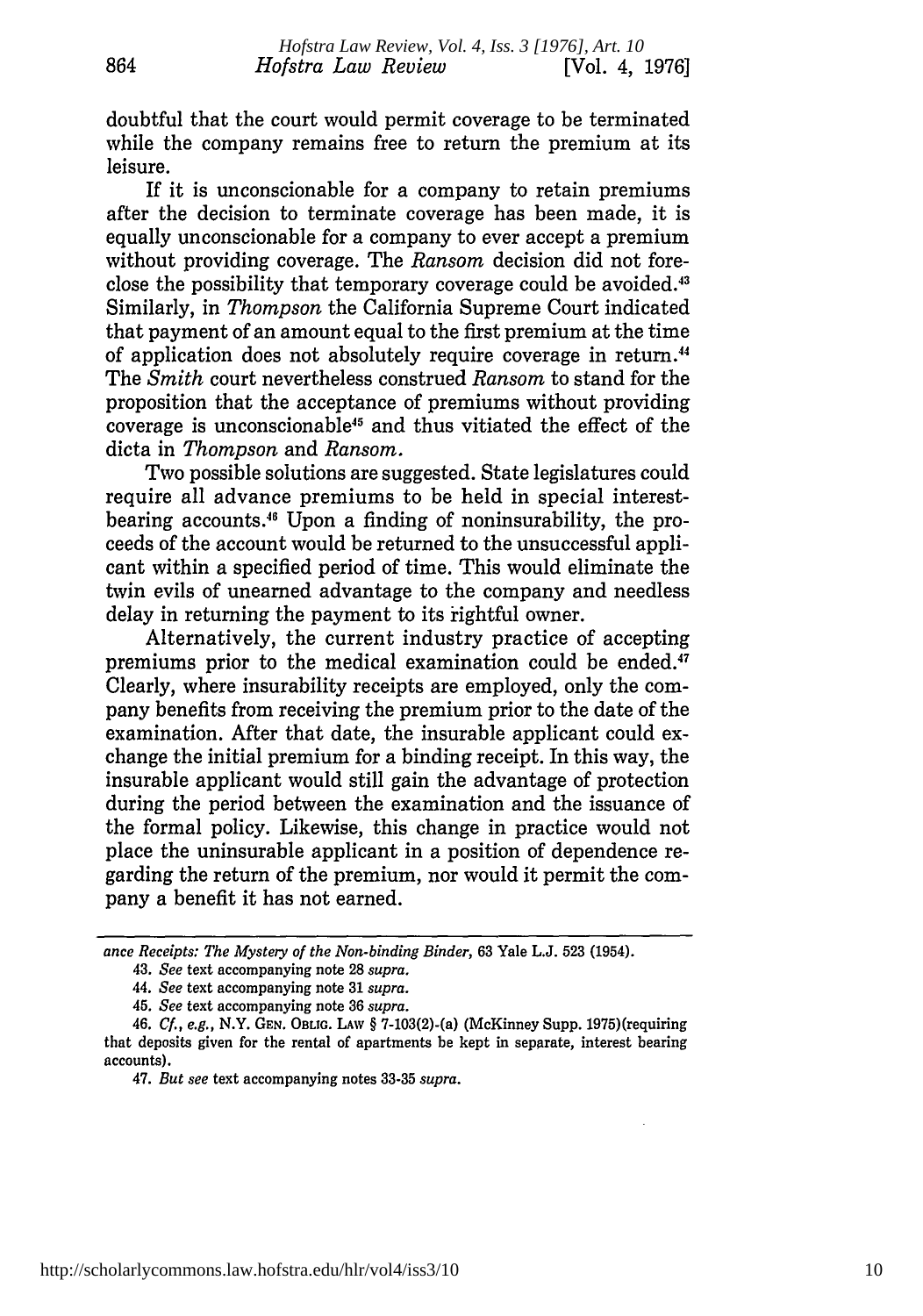The continuous litigation regarding the legal effect of conditional receipts<sup>48</sup> demonstrates the reluctance of the industry to alter its practices. From the point of view of the carrier, the acceptance of advance premiums continues to be advantageous.<sup>49</sup>

The *Smith* decision reveals a marked sensitivity on the part of the California Supreme Court to the problems of the consumer vis-a-vis the insurance industry. The court's characterization of the retention of the premium without providing coverage as unconscionable<sup>50</sup> had ensured that carriers will not escape interim liability. Until state legislatures take affirmative action, the courts will be obligated to continue to supervise the industry in order to negate the effect of practices calculated to benefit the carrier to the corresponding disadvantage of the public.<sup>51</sup>

*Barry C. Weiss*

50. *See* text accompanying note 36 *supra.*

51. [In the purely judicial development of our law we have taken the law of insurance practically out of the category of contract, and we have established that the duties of public service companies are not contractual, as the nineteenth-century sought to make them, but are instead relational; they do not flow from agreements which the public servant may make as he chooses, they flow from the calling in which he has engaged and his consequent relation to the public.

R. **POUND, THE SPIRIT OF THE COMMON** LAw 29 (1921).

<sup>48.</sup> *See* Annot., 2 A.L.R. 2d 943 (1948).

<sup>49.</sup> *See* Smith v. Westland Life Ins. Co., 15 Cal. 3d 111, 124, 539 P.2d 433, 443, 123 Cal. Rptr. 649, 659 (1975).